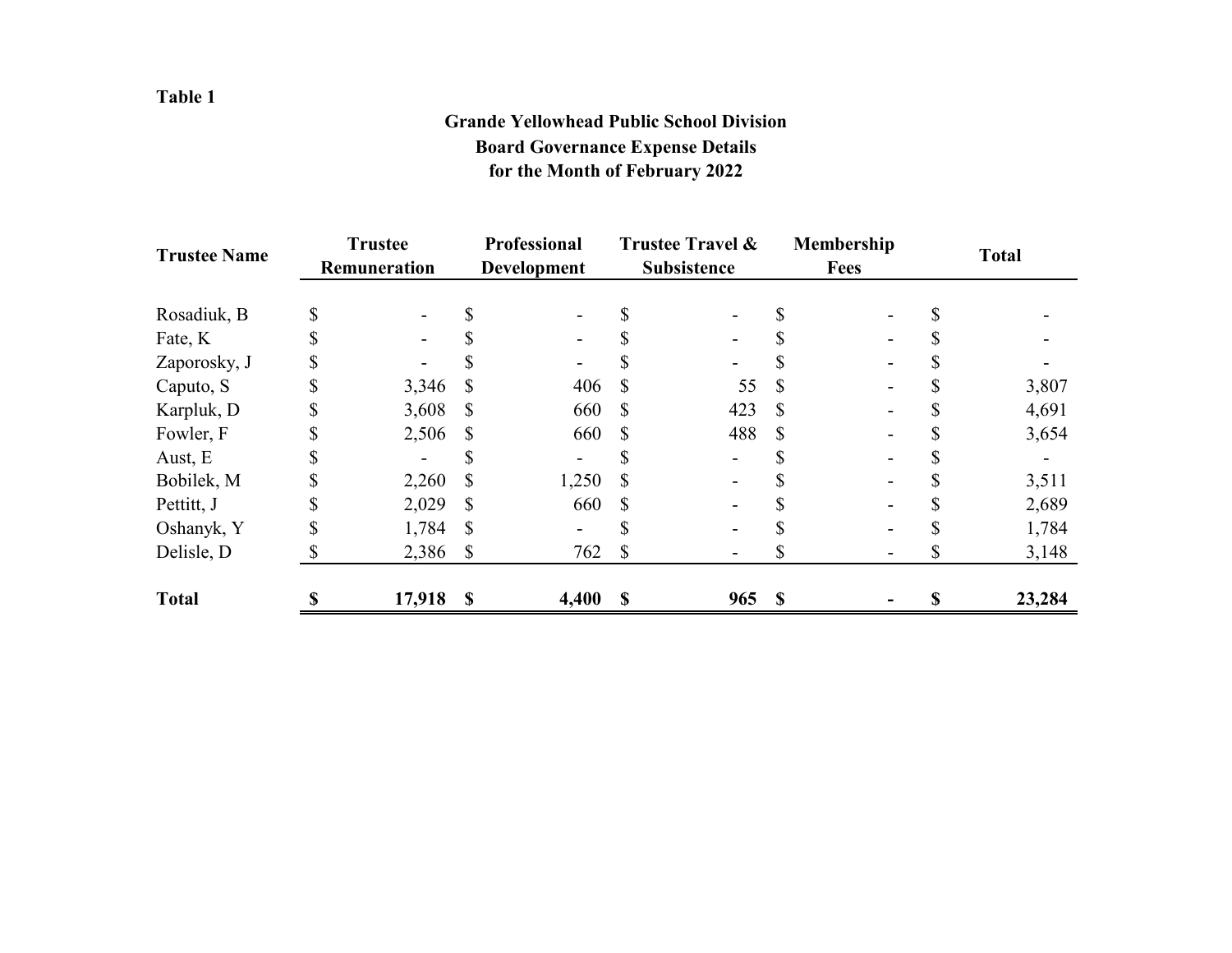# **Grande Yellowhead Public School Division Board Governance Expense Details September 1, 2021 to February 28, 2022**

| <b>Trustee Name</b> | <b>Trustee</b><br>Remuneration |         | <b>Professional</b><br>Development |        | <b>Trustee Travel &amp;</b><br><b>Subsistence</b> |                          | Membership<br>Fees |     | <b>Total</b>  |         |
|---------------------|--------------------------------|---------|------------------------------------|--------|---------------------------------------------------|--------------------------|--------------------|-----|---------------|---------|
| Rosadiuk, B         | \$                             | 11,090  | $\mathbb{S}$                       |        |                                                   | 562 \$                   |                    |     | $\mathcal{S}$ | 11,652  |
| Fate, K             | \$                             | 7,011   | S                                  |        |                                                   | 2,485                    | S                  |     | \$            | 9,495   |
| Zaporosky, J        | \$                             | 6,894   | S                                  |        |                                                   | 98                       | S                  |     | \$            | 6,992   |
| Caputo, S           | \$                             | 19,069  | S                                  | 2,445  | S                                                 | 2,759                    | $\mathbb{S}$       |     | \$            | 24,272  |
| Karpluk, D          | \$                             | 21,434  | \$                                 | 2,128  | S                                                 | 4,589                    | <sup>S</sup>       |     | \$            | 28,150  |
| Fowler, F           | \$                             | 15,953  | S                                  | 2,128  | <b>S</b>                                          | 2,415                    | <sup>S</sup>       | 64  |               | 20,559  |
| Aust, E             | \$                             | 5,488   | \$                                 |        |                                                   | $\overline{\phantom{a}}$ | J)                 |     | Ъ             | 5,488   |
| Bobilek, M          | \$                             | 10,929  | S                                  | 2,515  | S                                                 | 1,607                    | \$                 | ۰.  | S             | 15,052  |
| Pettitt, J          | \$                             | 9,682   | S                                  | 1,778  | \$                                                | 732                      | S                  | 64  | \$            | 12,255  |
| Oshanyk, Y          | \$                             | 6,527   | $\mathbb{S}$                       |        |                                                   | 733                      | S                  |     |               | 7,261   |
| Delisle, D          |                                | 10,634  | \$                                 | 1,880  | S                                                 | $2,504$ \$               |                    | ۰.  | \$            | 15,018  |
| <b>Total</b>        |                                | 124,710 | \$                                 | 12,874 | <b>S</b>                                          | 18,483                   | $\mathbf s$        | 127 | \$            | 156,194 |